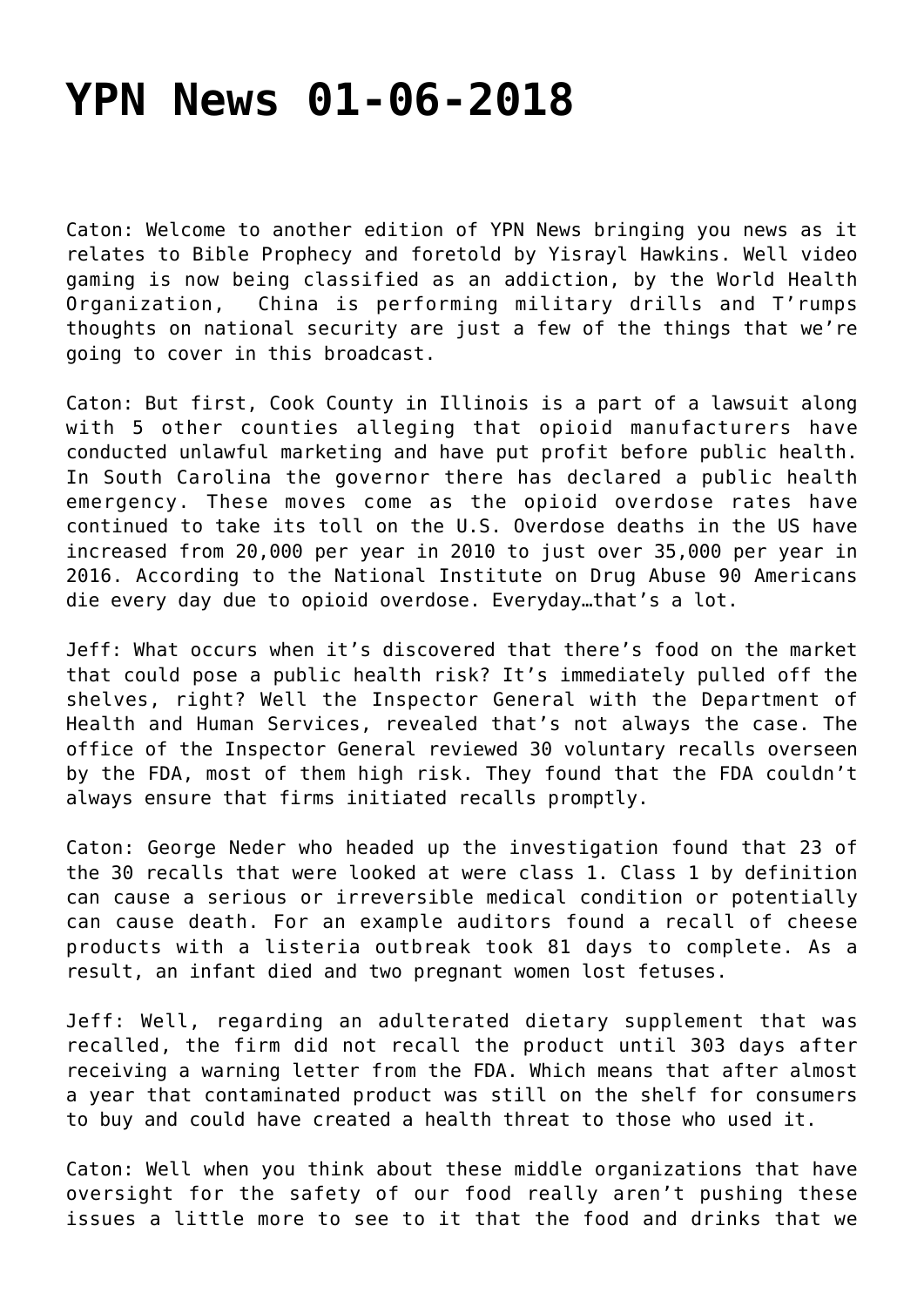consumer are actually safe for us.

Jeff: Right and 303 days? You know how quickly you can order products and get products shipped in, but 303 days to pull them off the shelves?

Caton: Yeah and it's surprising that those products have stayed on the shelf that long. Very old. Well The WHO, world health organization is set to label video gaming as a health condition early 2018, calling it gaming disorder. The term has been added to a draft of 2018 classification of diseases and is being described as a pattern of recurrent gaming behavior both on and offline. The listing according to the WHO doesn't include any treatment or prevention methods but just a clinical description of what constitutes a gaming disorder.

Jeff: Well you think you could just stop playing.

Caton: You'd think self-control, but apparently not.

Jeff: This past holiday season created record breaking sales of over \$598 billion as consumers spent more on Christmas gifts with all the disposable income they had in 2017. That \$598 billion was recorded between November  $1^{st}$  and December 24<sup>th</sup>, up \$33 billion from 2016. Craig Johnson has a company called Customer Growth Partners and analyzes everything retail and attributes this year's retail numbers to low unemployment and a surging stock market.

Caton: Mr. Johnson also said that the single biggest driver in holiday sales is the growth in disposable income. When income goes up people have more money in their pockets and are ready to spend it. Now Jeff, as for sale of gift cards, which people occasionally buy to give as gifts to people during the holidays; those numbers don't count until the people actually go and redeemed them. So as a result \$598 billion could go above \$600 billion after a short period of time.

Jeff: Since early November, Saudi Arabia has been blockading Yemen which has plunged the war torn country into an even greater humanitarian crisis. Take a look at this next video and see for yourself the suffering the people of Yemen have been enduring... (COULD NOT FIND LINK FOR VIDEO, but it shows Yemenis rummaging through waste dumps to get by)

Caton: Yemen is not the only place that is suffering the results of war. Globally, children have been one of the main target in wars, often used as human shields, killed, maimed or recruited to fight. Also rape forced marriage and abduction along with enforced enslavement. These things have become the norm in conflicts in Syria,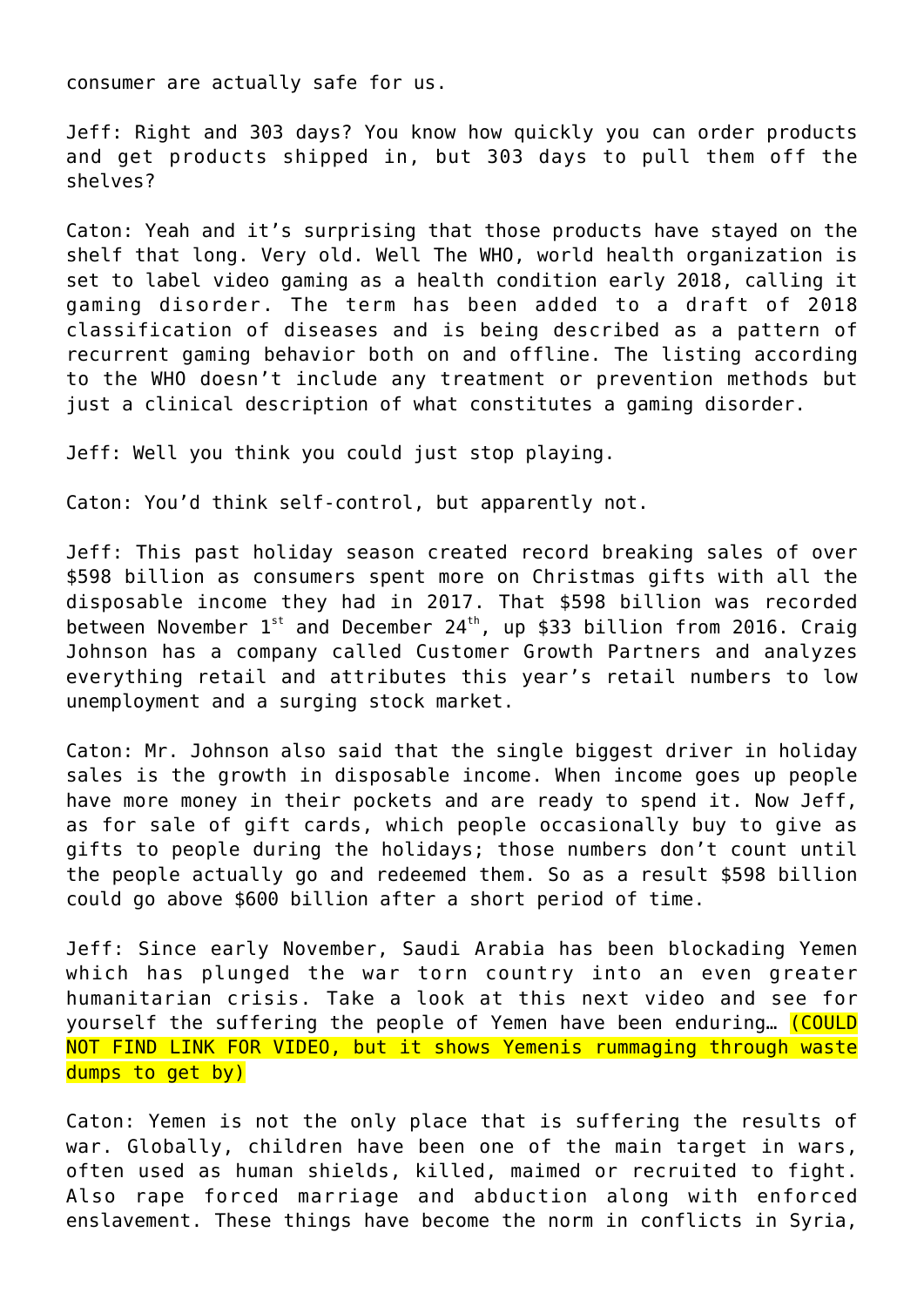Iraq, in Yemen, to Nigeria, South Sudan and Myanmar. Others suffer from disease, and malnutrition as basic medical services are denied, damaged or destroyed in the fighting.

Jeff: Japan is beginning to build up its military, they say to counter the threat from North Korea. They're converting a warship into an aircraft carrier, the first since WWII. Now the carrier will be capable of hosting F-35 jets that were recently bought from the U.S. and will be used for defense purposes only according to Japan. Earlier in the month the Japanese Defense Ministry said that they were considering acquiring missiles that were capable of striking North Korea with a range of 500 kilometers.

Caton: Japan is also conducting a study to determine if the new jets are capable of carrying missiles with a range of 900 km. Japanese law prohibits the country from possessing missiles with a range of over 300 km. Japans latest moves have been criticized by China. China said that when Japan makes move to build up its military defenses it causes concerns amongst its Asian neighbors and international community. Such moves may violate Article 9 of the Japanese constitution.

Jeff: Article 9 in the Japanese constitution prohibits the country from owning any means that can be used for warfare. But the country can have self-defense forces which can engage in conflict only in response to aggression and whose military arsenal is limited.

Caton: Well, The build-up for war is also evident in other places as well, Larry McGee has more details for us on the storm brewing over Asia, along with several other stories. Larry…

Larry: The atmosphere on the Korean Peninsula is very tense these days, and in addition now, China is conducting its own aerial drills in the West and East China Sea. This is reportedly in response to the recent joint exercises carried out by the U.S. and its allies in the region. According to Chinese military spokesmen, the drills were designed to improve combat readiness and protect national security interests. The activities included coordination between fighter jets, early warning aircraft, and surface-to-air missiles forces…

Larry: China has always felt like Taiwan is rightfully hers- and is being kept away by force; and so for years it has been viewed by Beijing, as one of the most important and sensitive matters in U.S.- China relations. Recently the conflict was escalated, after China dispatched several bombers to patrol the Island nation, while also issuing the threat of invasion if the small country allowed U.S. warships to make port visits there. Washington is bound by the Taiwan Relations Act to intervene in the event of any Chinese use of force,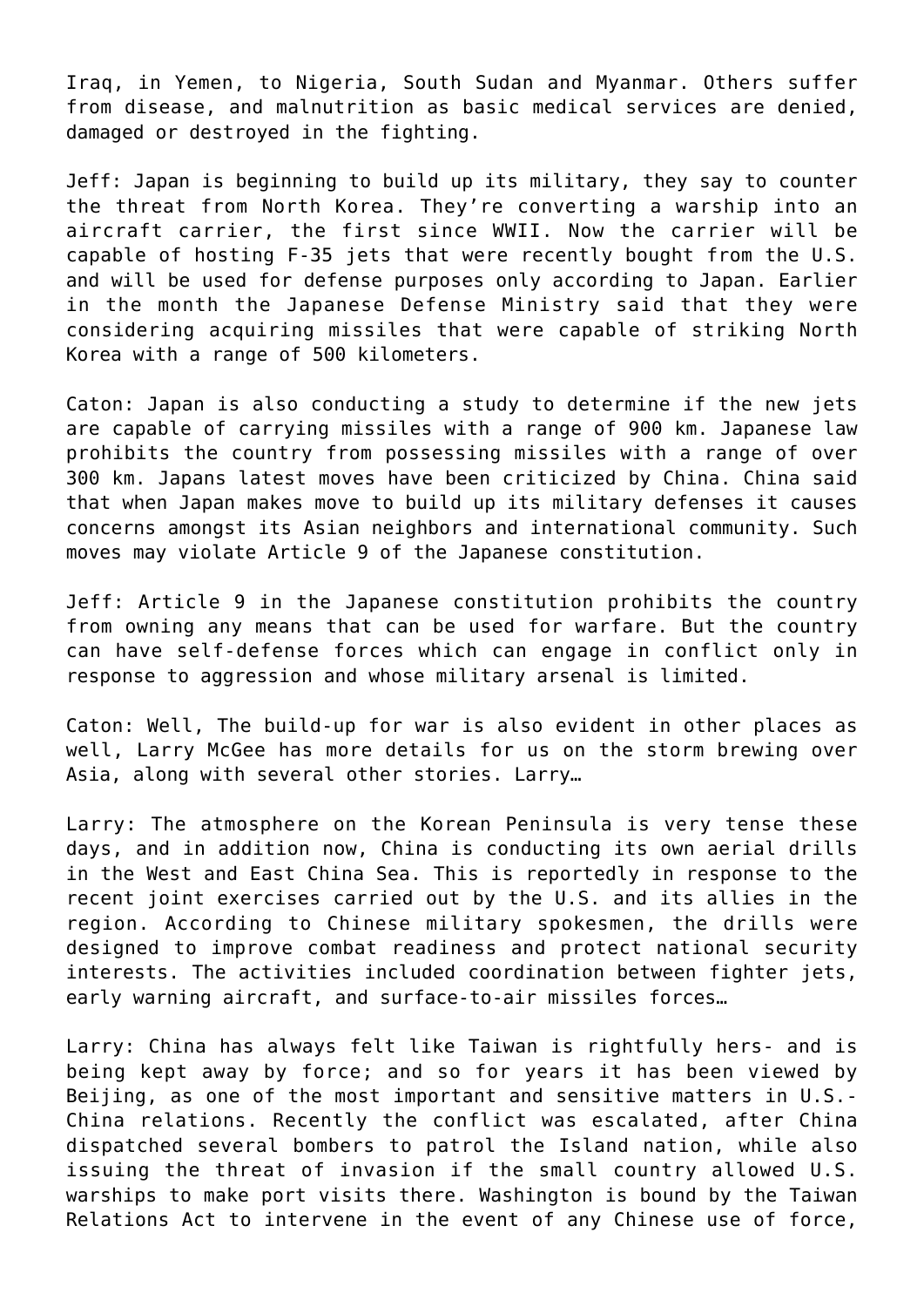which pretty much insures that continued aggression against the island will provoke U.S. action. The question that analyst have, is why is Beijing attempting to push the US' buttons, and will it eventually lead to President Trump pushing a button as well?

Larry: After China was implicated this week in selling oil to the DPRK in violation of international law, President Trump tweeted "caught red-handed", and "that there will never be a friendly solution to the North Korea problem if this continues to happen".

Larry: Secretary of State Rex Tillerson continues to advocate for diplomacy concerning the Korean conflict. The high level official is defending diplomatic efforts with Pyongyang, despite its immense challenges. The Secretary said, "Americans should be encouraged by the progress that the U.S. State Department and United States Agency for International Development have made in pushing for global peace and stability". In the featured article, the Secretary went on to say that:,"[the U.S.] peaceful pressure campaign has cut off nearly 90% of North Korea's export revenue, much of which is used to fund illegal weapons development." Secretary Tillerson believes a key component of that strategy is continued pressure on China, but the recent evidence of China still selling oil to North Korea despite prohibitions, shows that one of America's strongest competitors, is very far from being on a leash.

Larry: The U.N. Security Council assembled to prohibit international port access to four North Korean ships, believed to have transported and carried ban items outlawed in sanctions against North Korea. Diplomats conveyed on condition anonymity, that the move was initiated by the U.S. who also submitted a list of additional ships to be targeted, including ones flying the flags of Belize, China, Hong Kong, Palou, and Panama. Beijing however, only agreed to four.

American is obviously for having its way in world politics, and it does not take very kindly to opposition. The current administration is apparently attempting to deliver on its threats to the U.N. for not supporting its plans in Israel. Please have a look this video; <https://www.youtube.com/watch?v=U9NYQVeaTdw>

Larry: The Spokesman for the world's leading governing body had a word to speak on the matter as well. Pope Francis used his December address to once again call for a two state solution to the Israeli-Palestinian conflict. The Vatican's call came just days after the U.N. denounced the U.S.'s position on Jerusalem, with the Pontiff reportedly praying for the peace of the city. The Vatican's support for a two state solution is said to trace all the way back to the United Nations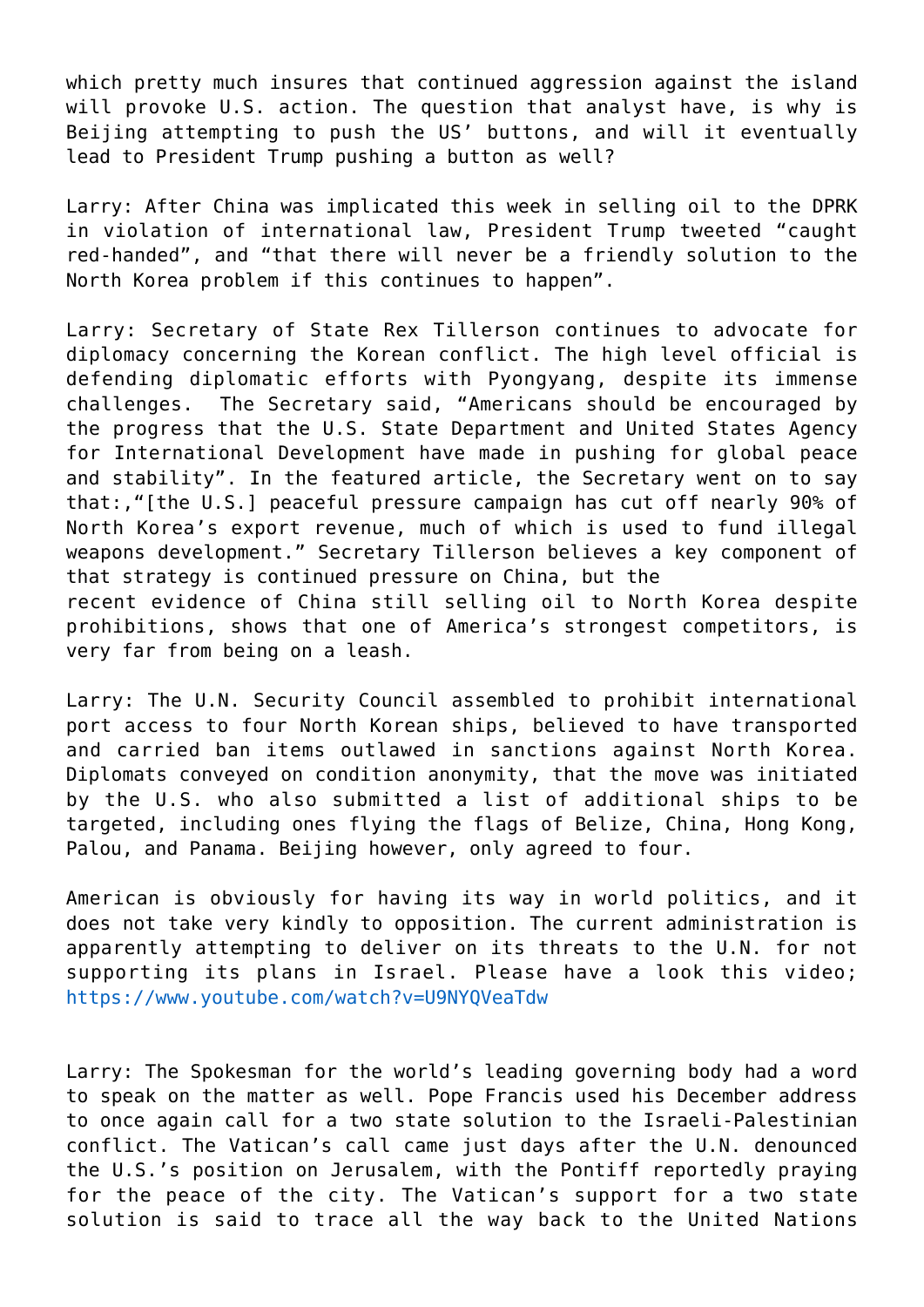Partition Plan for Palestine…

Larry: With the recent cold spell in certain parts of nation, the current President is throwing jabs of unbelief over the blatantly obvious issue of climate change. President Trump tweeted this week: "In the East, it could be the coldest New Year's Eve on record. Perhaps, we could use a little bit of that good old global warming, that our country- but not other countries, was going to pay trillions of dollars to protect against." Much to the dismay of those laboring to raise the leader's awareness concerning the current state of the atmosphere, the President concluded by joking that everyone should "Bundle up"…For YPN News I'm Larry McGee. Caton, Jeff…back to you.

Jeff: Well ironically Caton, President Trump making fun of the global warming. Really the scientist have shown that as a result of the microorganisms in the firmament there, what scientists call global warming or the atmosphere, that is a result of bringing about this cold weather that he is talking about.

Caton: Yes, we have extremes in both hot and cold, rain and drought. So…

Jeff: Well U.S. Ambassador to the U.N., Nikki Haley, began 2018 with a speech sharing the United States focus on foreign countries. She encouraged the protests going on in Iran, adamantly discouraged North Korea from becoming a nuclear state and told of aid being withheld from Pakistan among other things. Let's hear what she had to say… <https://www.youtube.com/watch?v=mhHbobJnLM0>

Caton: Well while some may be partying with Nikki Haley and the U.S. not everyone is smiling at Ambassador Hailey's proposal for the U.S. to get involved with the Protests going on in Iran. The Russian Deputy Foreign Minister Sergey Ryabkov criticized it as, quote, "harmful and destructive". Ryabkov also warned the U.S. not to interfere in the Islamic Republics Internal affairs. He feels sure, the Iranians will work out their own difficulties.

Jeff: Turkey's spokesman for the President, Ibrahim Kalin, also voiced support for Iran's stability and rejected any foreign interference due to the protests taking place there. He said, "We hope that this problem will be overcome lawfully. Peace in Iran is of great importance to us."

Caton: President Trump recently unveiled his national security strategy to the country for 2018. In it he restated the White House's goal to denuclearize North Korea, which he continues to label it as a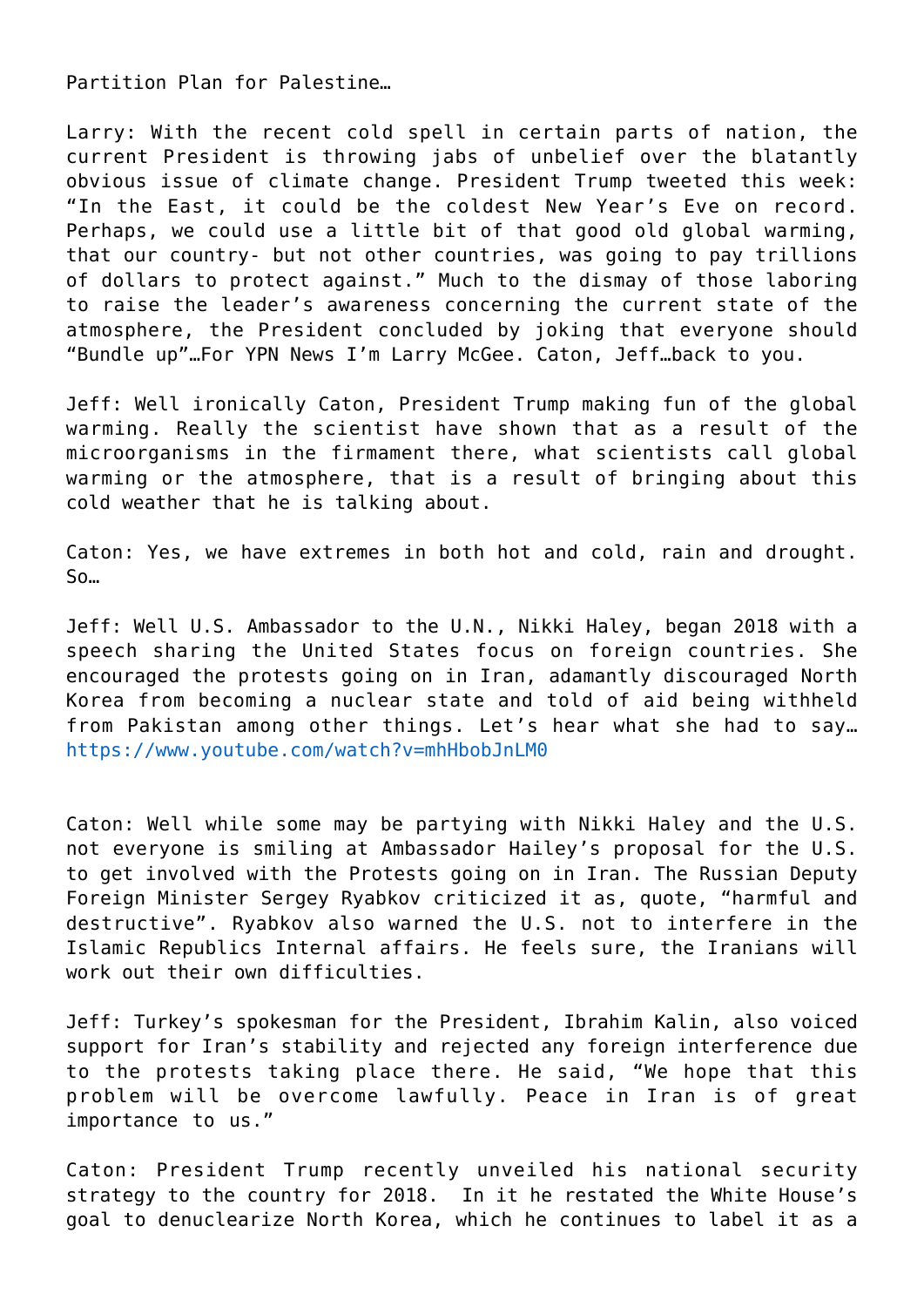rogue regime.

Jeff: While it may come as no surprise Caton, President Trump also called China and Russia, quote, "Rival Powers" and said they, "seek to challenge American influence values and wealth." He continued, "We will attempt to build a great partnership with those and other countries, but in a manner that always protects our national interests."

Caton: Sounds like he doesn't want any of these other countries, particularly China and Russia to hurt the American life style.

Jeff: Absolutely.

Caton: Analysts have said the President's rhetoric is in unity with national security strategies of prior administrations. His comment about China and Russia as rival powers shouldn't be a surprise to the two countries because they understand they have been in a competition with the U.S. for quite a while now.

Jeff: As Russia and China have asserted themselves on land and in the sea in their respective regions, over the past few years- which Russia in Ukraine and China with the South China Sea- both countries can see the United States is not going to back down when it comes to defending its own interest and those of its allies.

Caton: While the Obama Administration did not verbalized this idea of rival powers on the Asian continent the Trump Administration is making a point to do just that. This actually may create a greater sense of competition between the countries.

Jeff: What is China's National Strategy right now? Well if you ask President Xi Jinping – who just told a large group of Chinese soldiers – he wants to, "strengthen military training and war preparedness." Let's listen to part of his recent speech... [https://www.theguardian.com/world/video/2018/jan/04/xi-jinping-chinese](https://www.theguardian.com/world/video/2018/jan/04/xi-jinping-chinese-army-to-strengthen-war-preparedness-video) [-army-to-strengthen-war-preparedness-video](https://www.theguardian.com/world/video/2018/jan/04/xi-jinping-chinese-army-to-strengthen-war-preparedness-video)

Caton: According to analysts North Korea feels it is experiencing a time of progress so much so that it is willing to send a delegation of athletes to Pyeongchang, South Korea next month for the Olympic Winter games. Talks will be held this coming week between the two countries in the demilitarized zone concerning the North's participation in the Winter Games. But the Olympics aside, when it comes to North Korea's relationship with the outside world, things look rather unstable.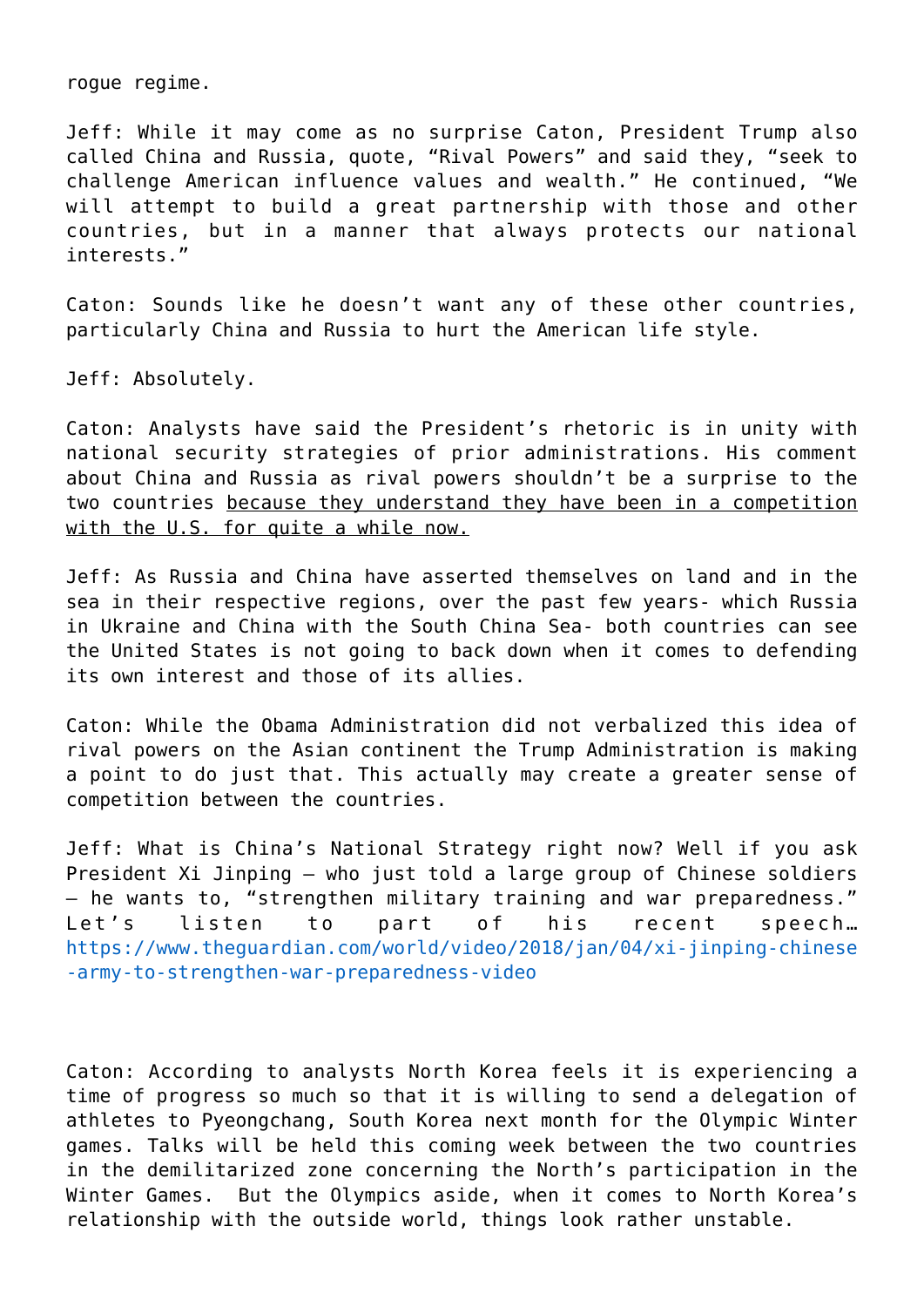Jeff: We see the U.S. and its allies are applying pressure on the North through their military strength. Then there is the "Freeze for Freeze" plan proposed by the Chinese and Russians. In it the North would agree to freeze its nuclear weapons program and in turn the United States and South Korea would freeze their military exercises.

Caton: Well that sounds great, but very unlikely to take place as neither side wants to back down. It is more likely according to analysts that North Korea will take it to the next level of mass producing nuclear weapons to put into operation and deploy throughout their country, as Kim Jong-un mentioned in his New Year's address. Neither side wants to back down

Jeff: And that's really Caton, what the problem is. It seems like no side is willing to give in. they just won't compromise or look to find a peaceful solution to the situation. It's just 'if you don't do this, then this is what's coming.'

Caton: Well the leaders have the mindset and have for a very long time that it's a competition and only one person can be at the top. So they're willing to knock others out of the way in quest to reach the top and really as a global community we should all be looking to work together because there's plenty enough resources; as many researchers and global food agencies have said, there's plenty, enough for everybody to have more than they need.

Jeff: Right and when leaders choose to take that route it's really the people that suffer the most.

Caton: That's right, especially the children.

Jeff: Well if you would like to find out more about these articles and more, you can contact The House of Yahweh. And when you do don't forget to request your free Prophetic Word Magazine and Monthly Newsletter. Here's how.

Caton: To contact The House of Yahweh you can write them at:

The House of Yahweh PO Box 2498 Abilene, Texas 79604 You can also call: 1 800 613 9494 Or visit them on any of their websites by going to: [www.yahweh.com,](http://www.yahweh.com/) [www.yisraylhawkins.com](http://www.yisraylhawkins.com/), or [www.yahwehsbranch.com](http://www.yahwehsbranch.com/) Or you can visit our website at [www.ypnnews.com](http://www.ypnnews.com/) You can email The House of Yahweh by going to: info@yahweh.com